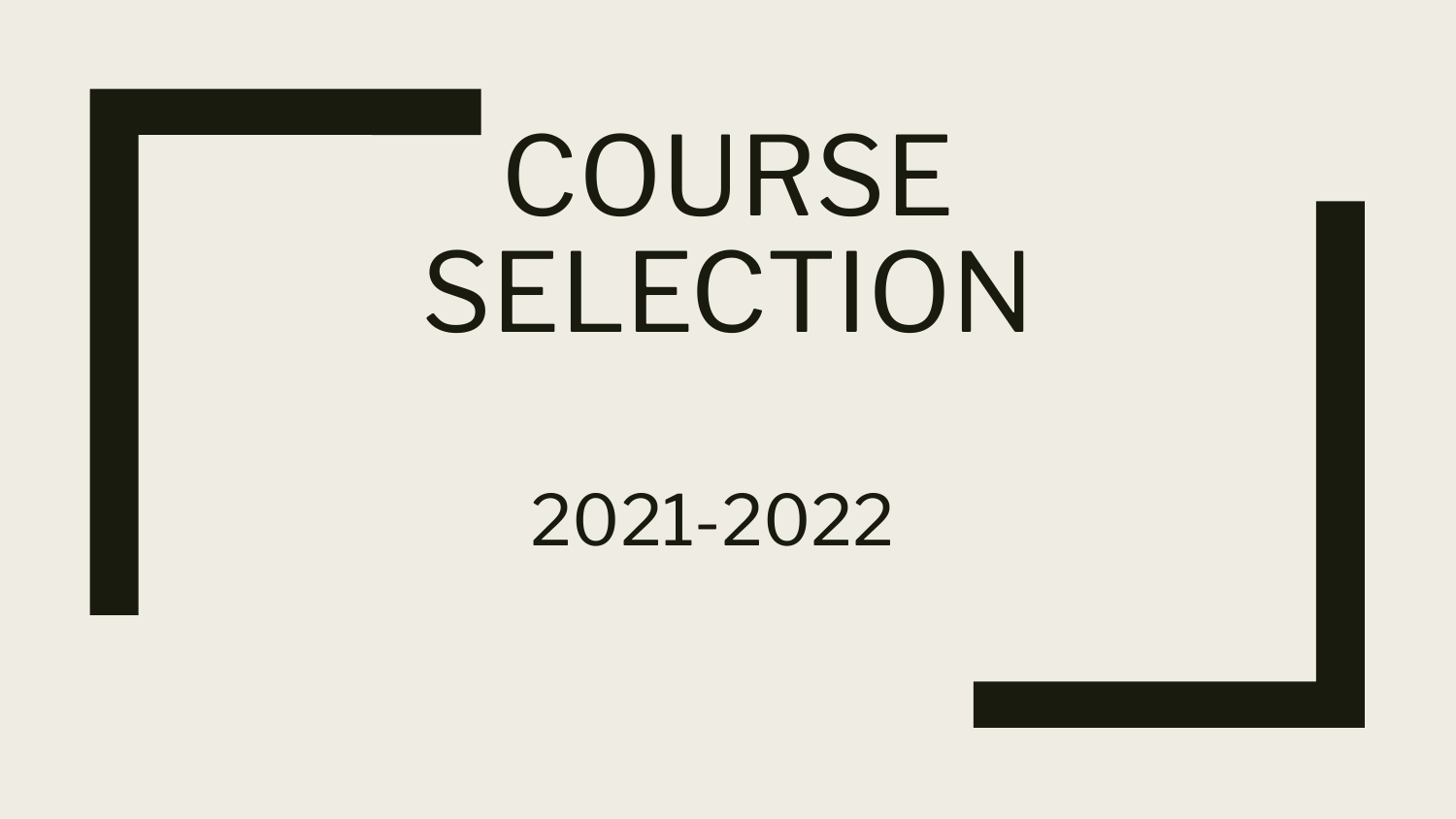### Review of Graduation Requirements

SHRHS Requirements:

4 years of English

4 years of Math

3 years of Science w/Lab

3 years of Social Studies (US History 2 is required, AP USH)

3 years of Physical Education

Minimum of 22 credits Pass MCAS - ELA, Math, Biology Massachusetts State University:

English: 4 courses

Math: 4 courses (including Sr year)

Science: 3 Lab courses

Social Studies: 2 courses

World Language: 2 courses in the same language

Electives: 2 courses (Art, Computer Science, or from areas listed above)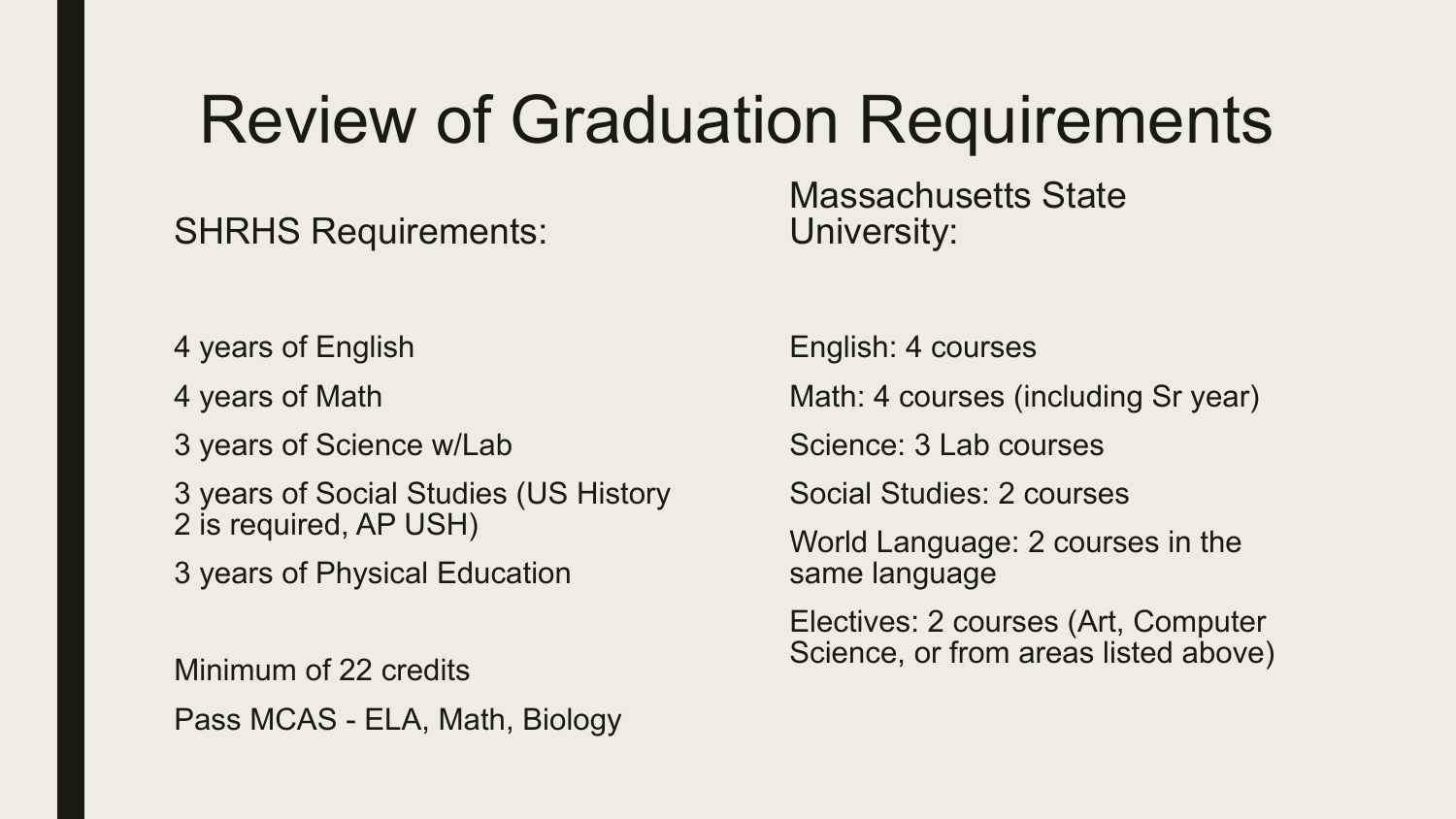## Levels

- Remember that colleges consider the rigor of students' transcripts
	- Rigor = course levels (AP, Honors Accelerated HA, Honors H, and College Prep - CP)
	- **EXE** Students should build a schedule that is rigorous for them
	- **EXTERN Students should talk to their teachers about their levels and future plans**
	- Colleges like to see positive trends
		- Grades (B to an A)
		- Course levels (CP to H)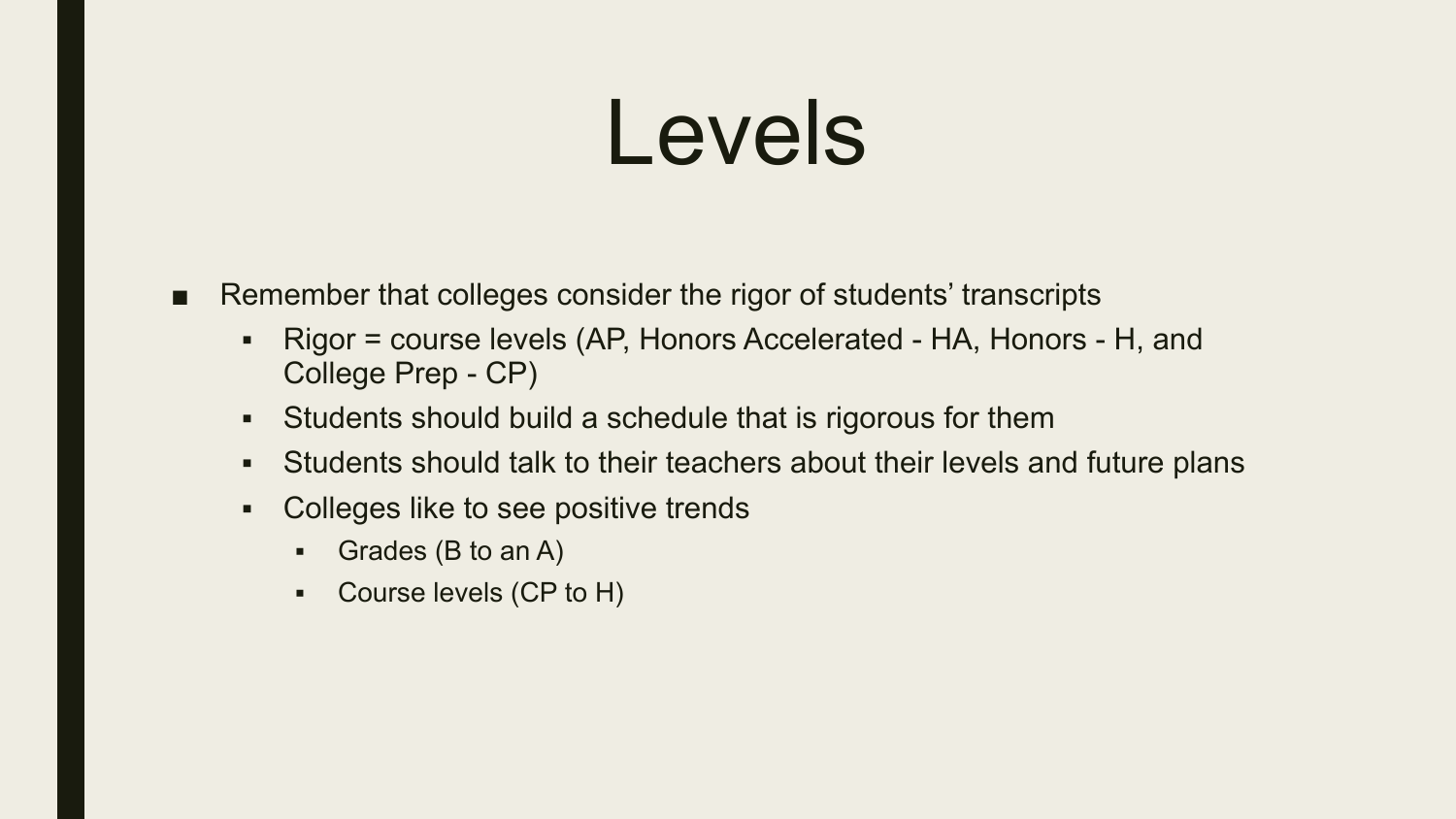## SHRHS Website

- Course Catalog is found under the Guidance Information tab and contains course descriptions
- Course Selection Sheets are found under the Guidance Information tab and below the Course Catalog. Sheets are listed individually for Grades 9-12
- Students should use Course Selection Sheets when choosing elective options. Bringing a copy of their choices and backups to appointments would be helpful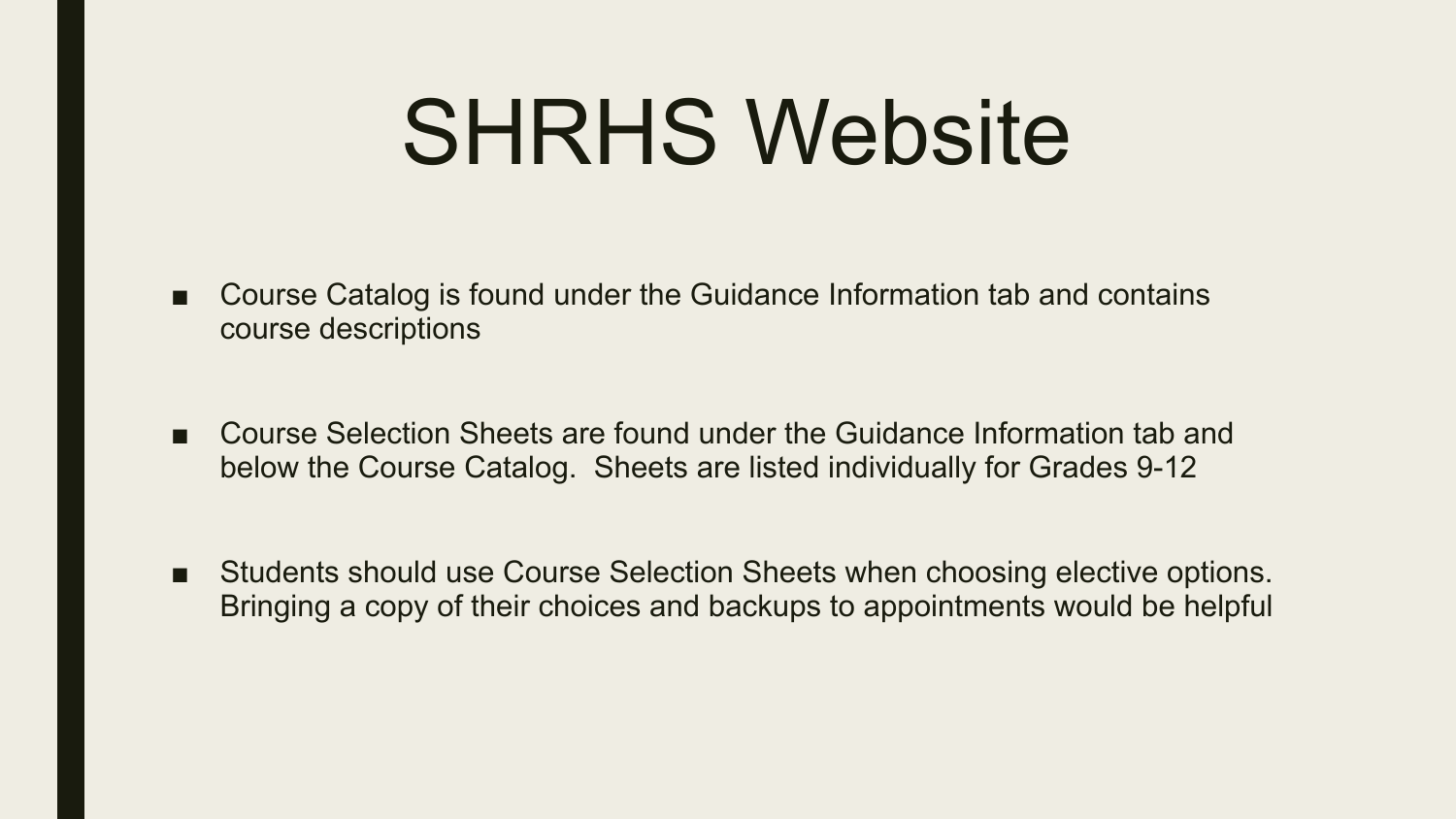#### **Students** Parents

**About DCRSD** 

**Schools** Community

#### Staff







"committed to excellence with pride & unity"



Shepherd Hill Regional High School 2021-2022 Course Catalog

### **Course Selection Slides 2021-2022**

Course Selection Pages 2021-2022

Grade 9 Grade 10 Grade 11 Grade 12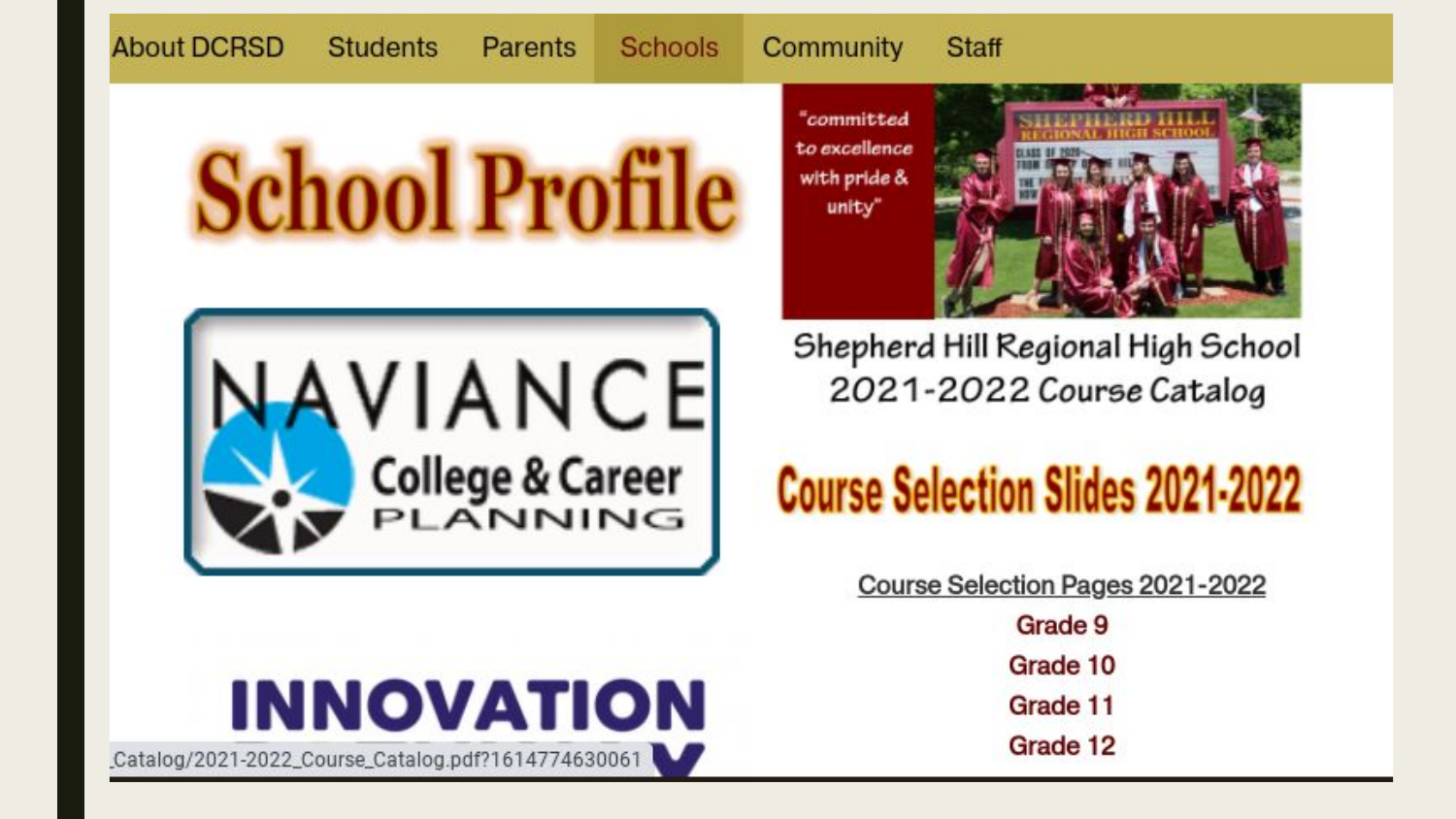# Mock Course Selections

### Grade 12

- **English**
- **Math**
- Any remaining graduation requirement from other areas
- Elective options in areas related to future plans and/or interests
- Must carry 6 credits on schedule

#### Grade 11

- English
- Math
- **Science**
- **History**
- PE
- World Language  $-$  (2<sup>nd</sup> year or more) – not required for graduation
- Elective options in areas related to future plans and/or interests
- Must carry 6.5 credits on schedule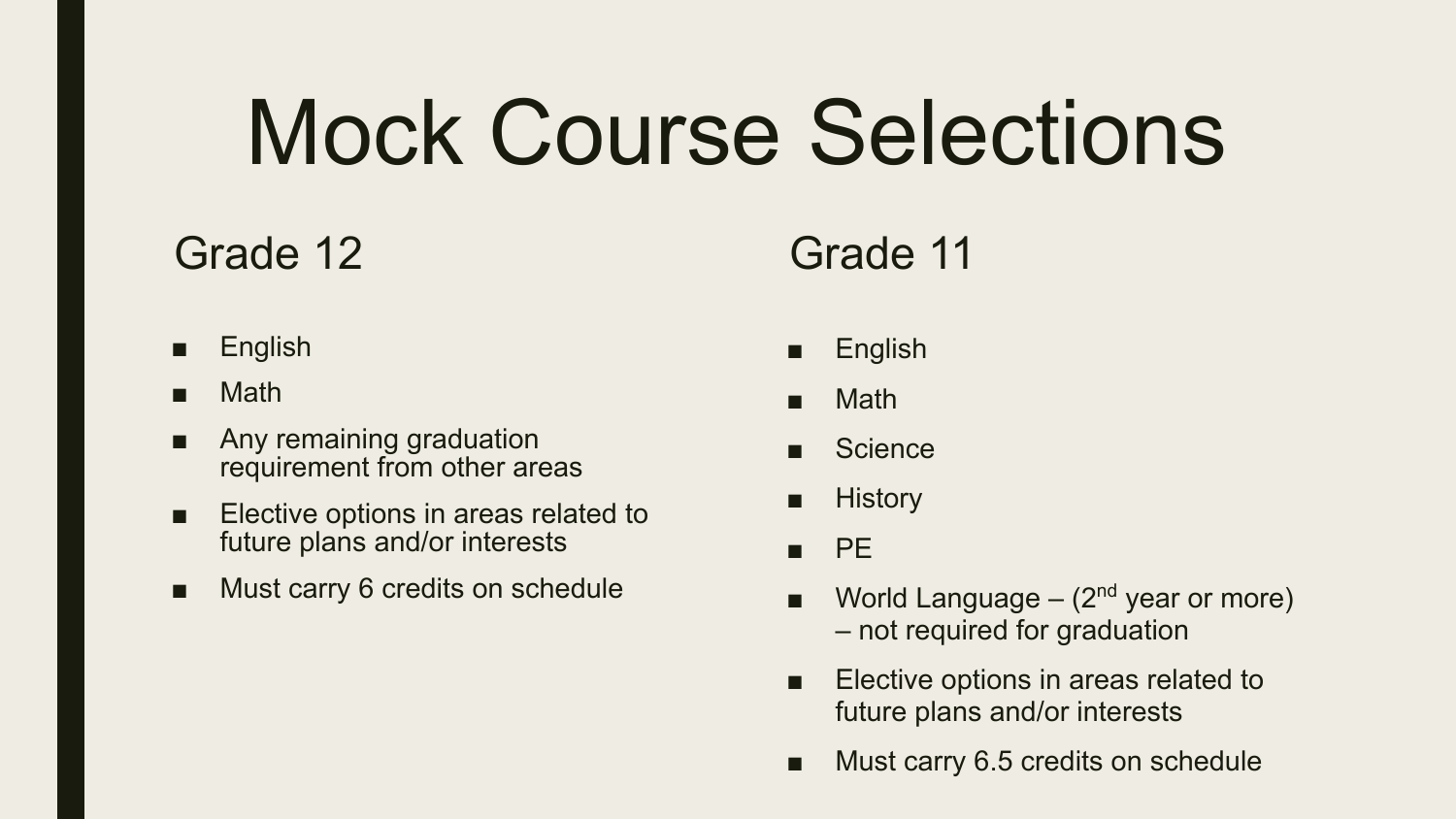# Mock Course Selections

### Grade 10

- English
- Math
- Science
- History
- PE
- $\blacksquare$  World Language (2<sup>nd</sup> year of same language) – not required for graduation
- Elective options in areas related to future plans and/or interests
- Must carry 6.5 credits on schedule

### Grade 9

- **English**
- **Math**
- **Science**
- **History**
- PE
- World Language  $(1<sup>st</sup>$  year) not required for graduation<sup>®</sup>
- Elective options in areas related to future plans and/or interests
- Must carry 6.5 credits on schedule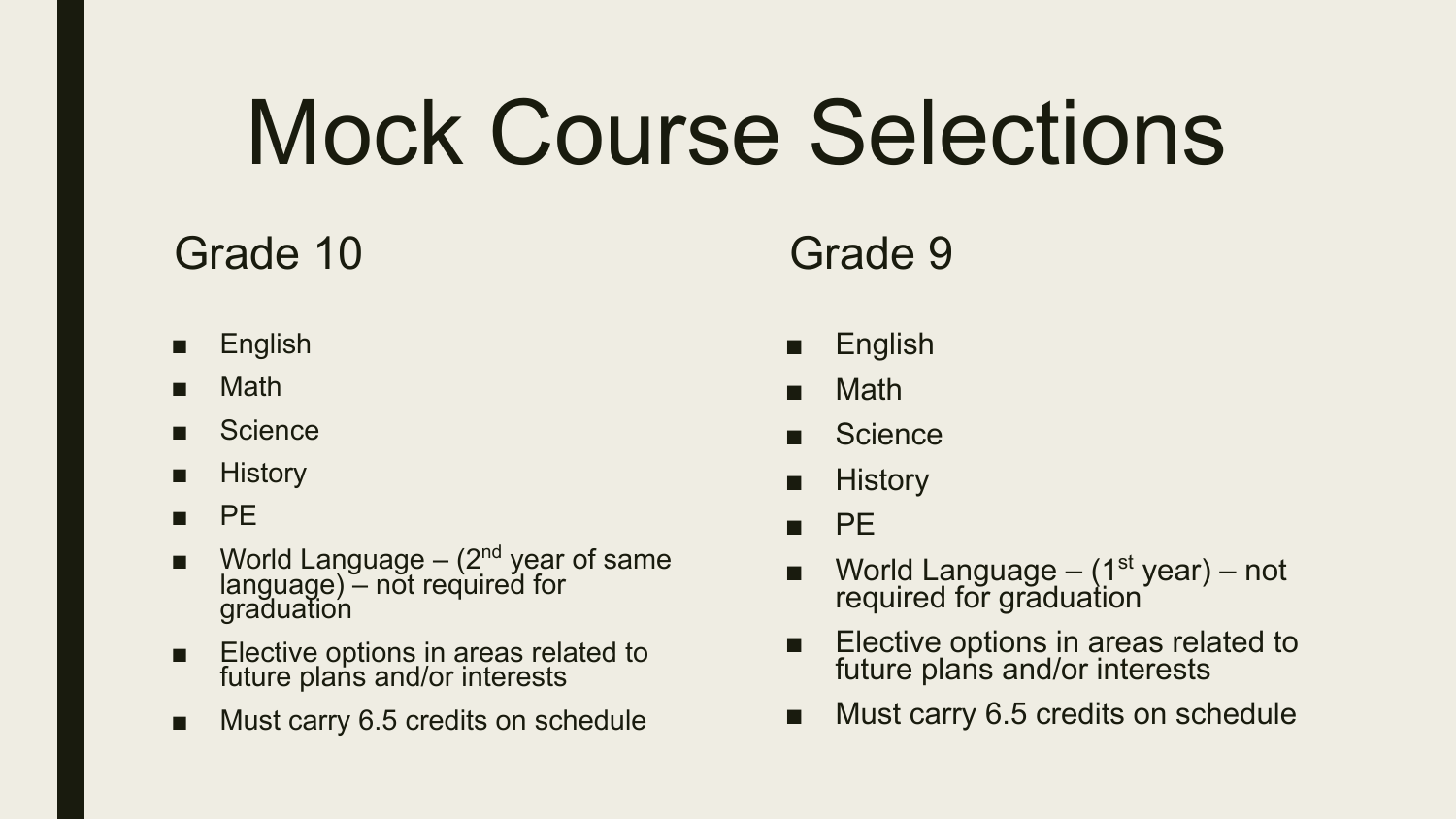### Scheduling Timeline Recommendations->Selections->Schedules

- February Teacher Recommendations for core classes were completed
- March/April Guidance Counselors will meet with current SHRHS students to review teacher recommendations and student elective requests
- March 25 CMS Presentation scheduling at CMS on 3/29 and 3/30
- March 26 DMS Presentation scheduling at DMS on 4/1 and 4/2
- Course requests (combination of teacher recommendations and student elective choices) are completed during these meetings
- Students/parents can review teacher recommendations in parent portal to approve/not approve prior to 1:1 meetings
- Students should choose their top choice classes and provide 3-5 backups
- Final Course schedules are not built until the summer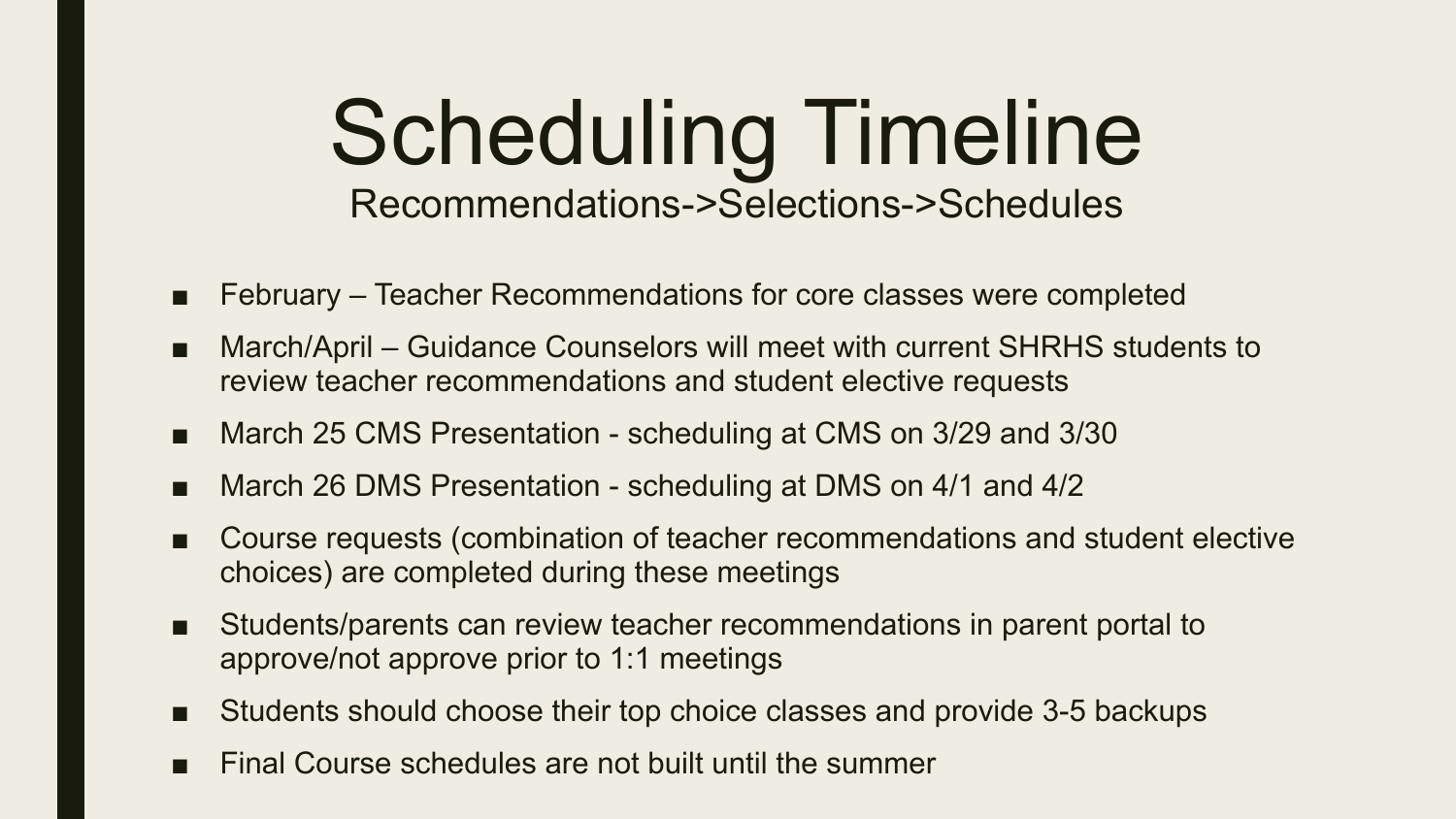## Parental Role

- Students/parents can review teacher recommendations in parent portal to approve/not approve prior to 1:1 meetings
- If a parent is questioning a recommended level, please contact the teacher
- Selection sheets will be emailed to students/parents after selections
- Additionally, if your student is planning on taking an AP course, AP contracts will be sent home for parents to review and sign. These are binding course contracts, and students will not be scheduled for these courses until the contract is returned
- Recommendations made by teachers in February can be changed by the end of the year (if your student's grade moves up or down). Please contact the teacher if this occurs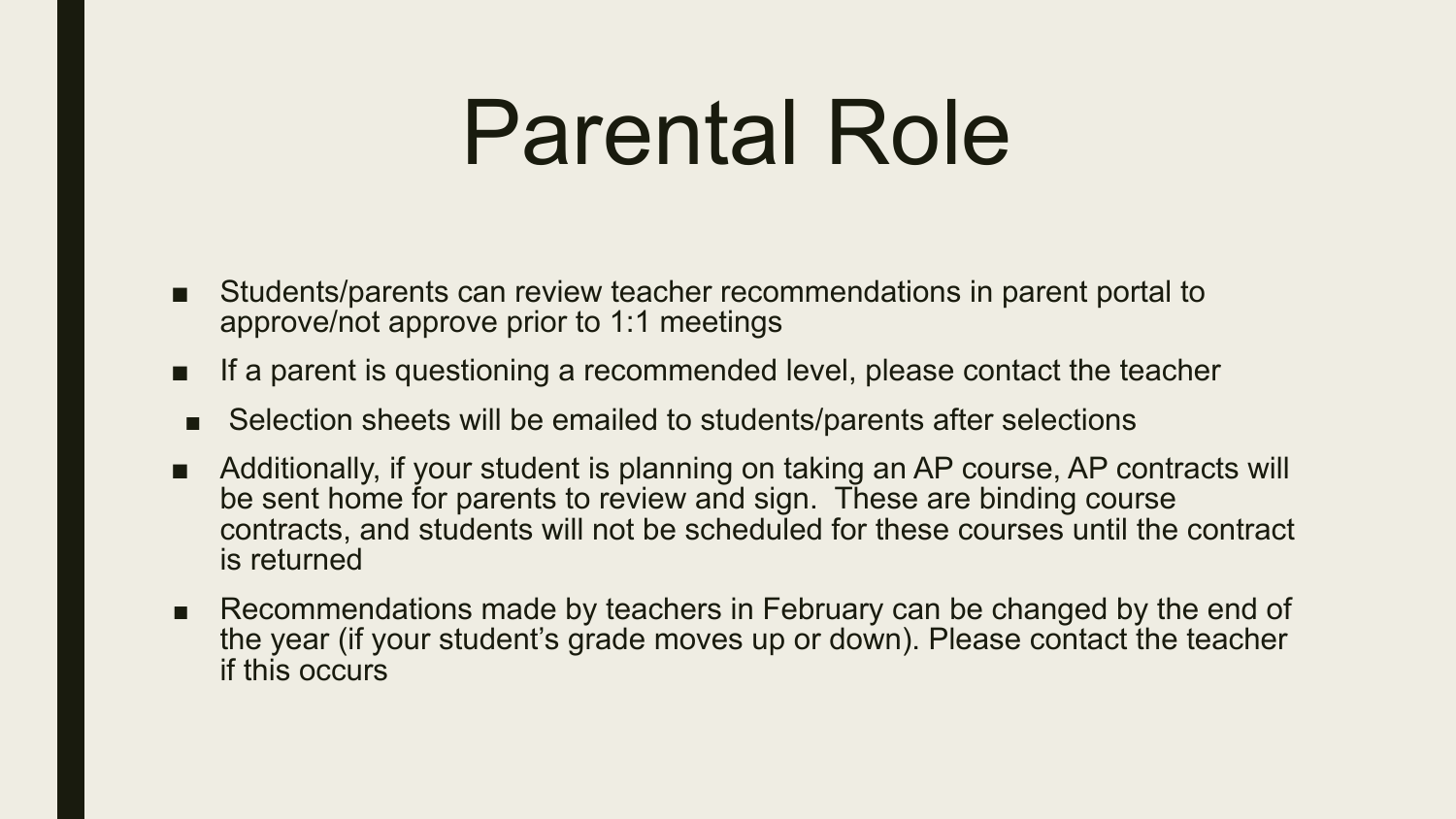## Naviance Courses Tab

- SHRHS students have a "courses" feature in their Naviance accounts called Naviance Course Planner 2.0
- This feature will allow students to list current and completed courses
- Students can also map out future year course selections by favoriting specific courses they would like to take/need to take
- This feature is available to students and parents
- Guidance Counselors will have access to these accounts and can assist students further. Please contact if you need assistance
- Naviance is also used for college and career planning/research. There are several career assessments students can take, as well as college searches. Senior year students use this site to invite recommenders and Guidance submits transcripts/recommendations to colleges students apply to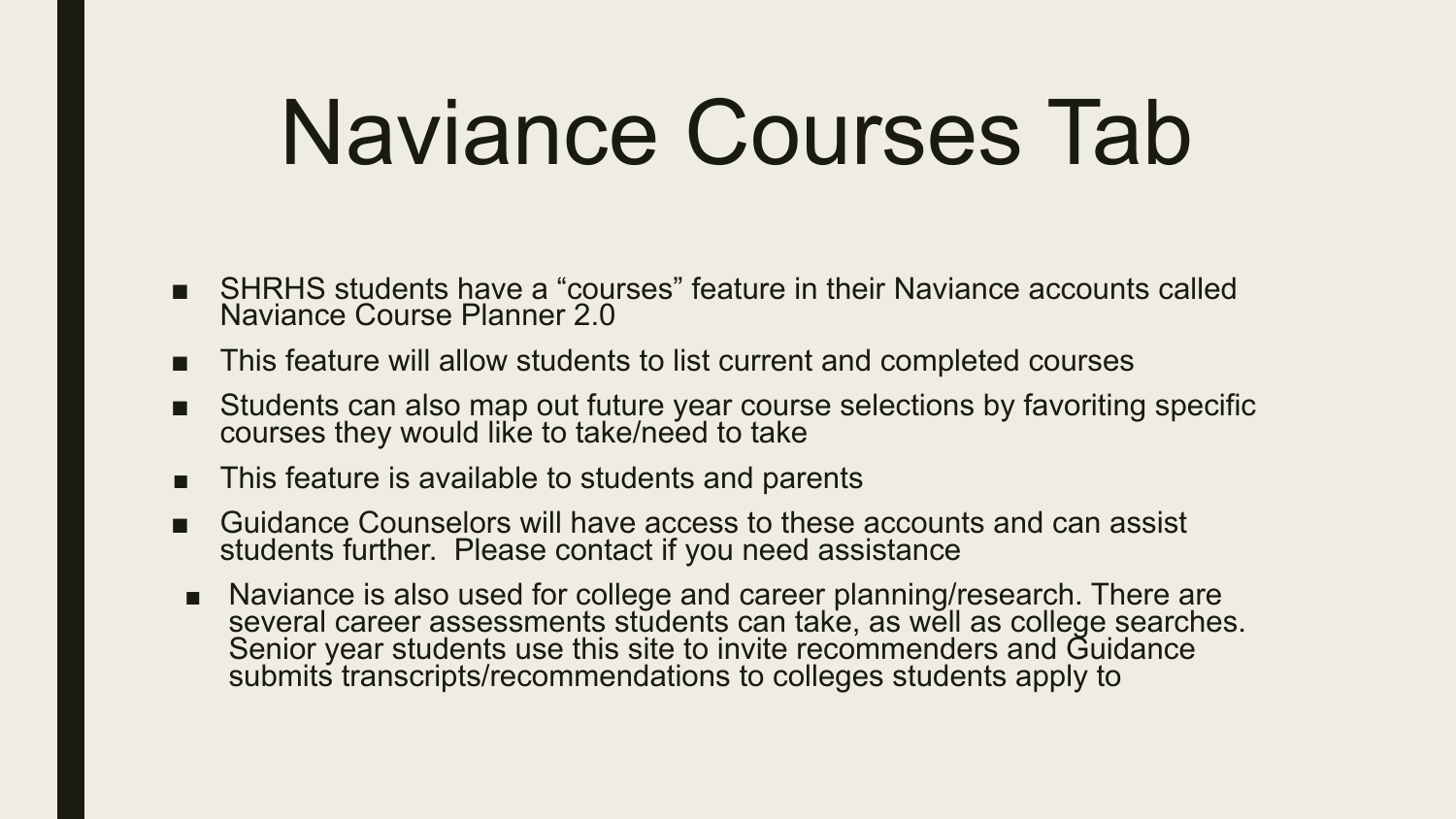## Innovation Pathways

#### ■ Healthcare

- Manufacturing
- Students must complete 2 Technical courses (PLTW) and 2 Advanced courses (AP courses, college courses or articulation agreements), and a Capstone project/Internship
- SHRHS is 1 of 11 high schools in MA to receive official designation status by DESE to begin these programs. These pathways will expose students to career options in different industries, particularly STEM fields. High school students will gain knowledge and skills in a particular field by taking college-level courses, technical instruction, and working at internships with employers who collaborate with local high schools. Students will participate in Project Lead the Way curriculum and capstone opportunities, as well as have opportunities to earn industry recognized credentials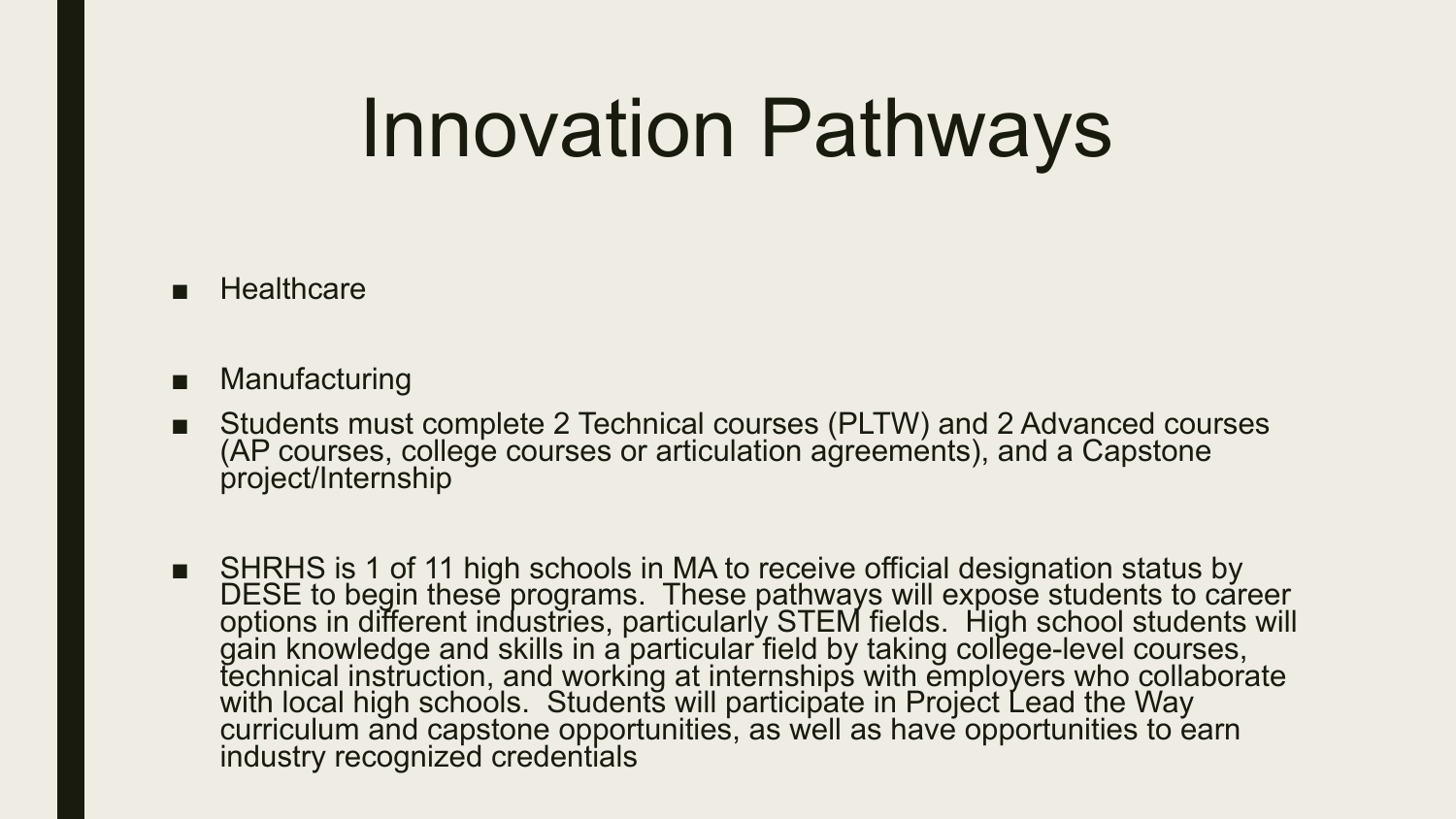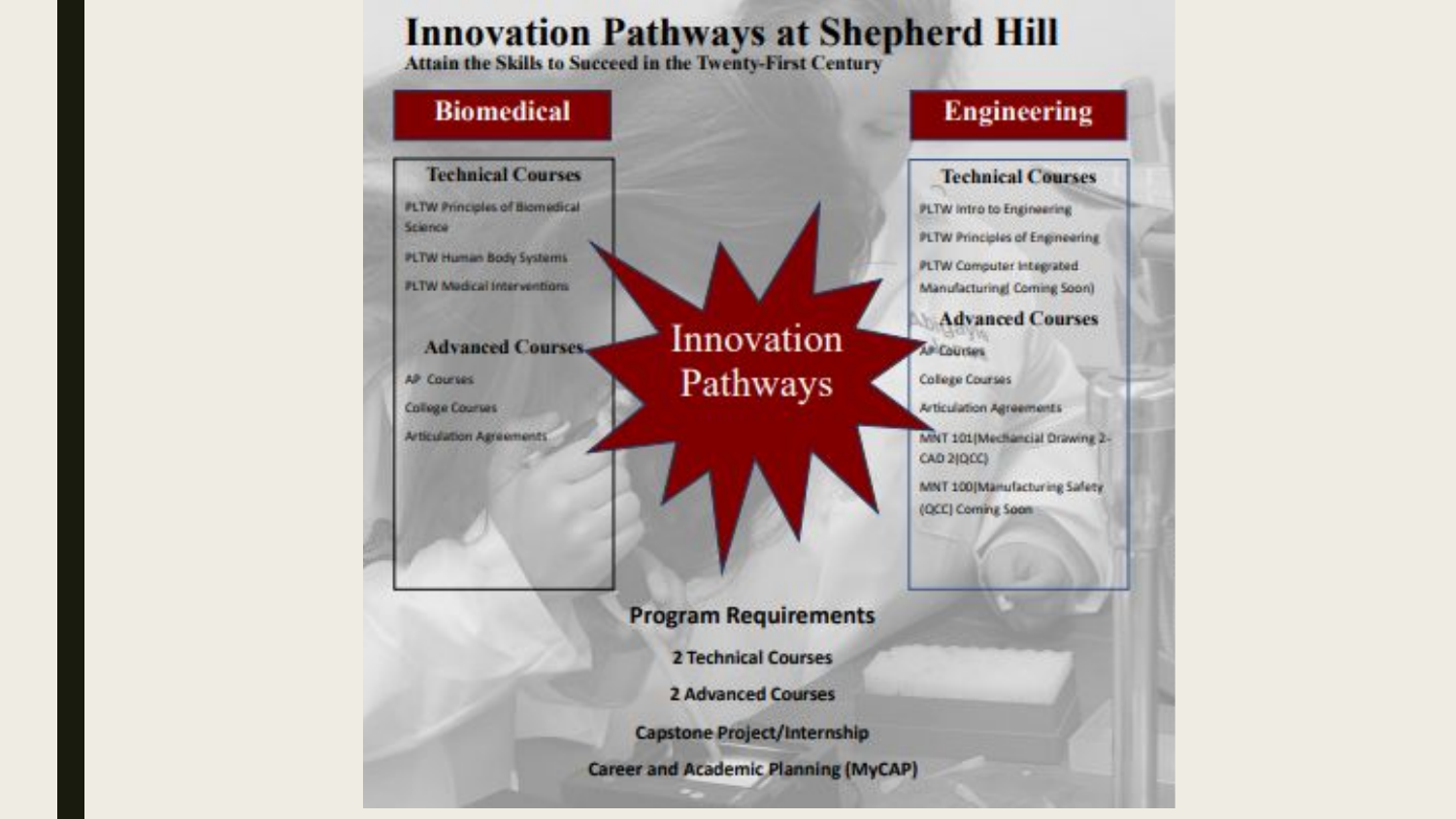# Certificate Programs

- Specific information is available on SHRHS website under SHRHS Pathways
- Current options are Global Awareness, STEM/Engineering, BIO MED and **Communication**
- These certificate programs are open to all students, beginning in grade 9, who wish to develop leadership skills and challenge themselves with a rigorous academic program, community service and co-curricular involvement in the school community and beyond. Applications are available in the guidance office or they may be downloaded from the school website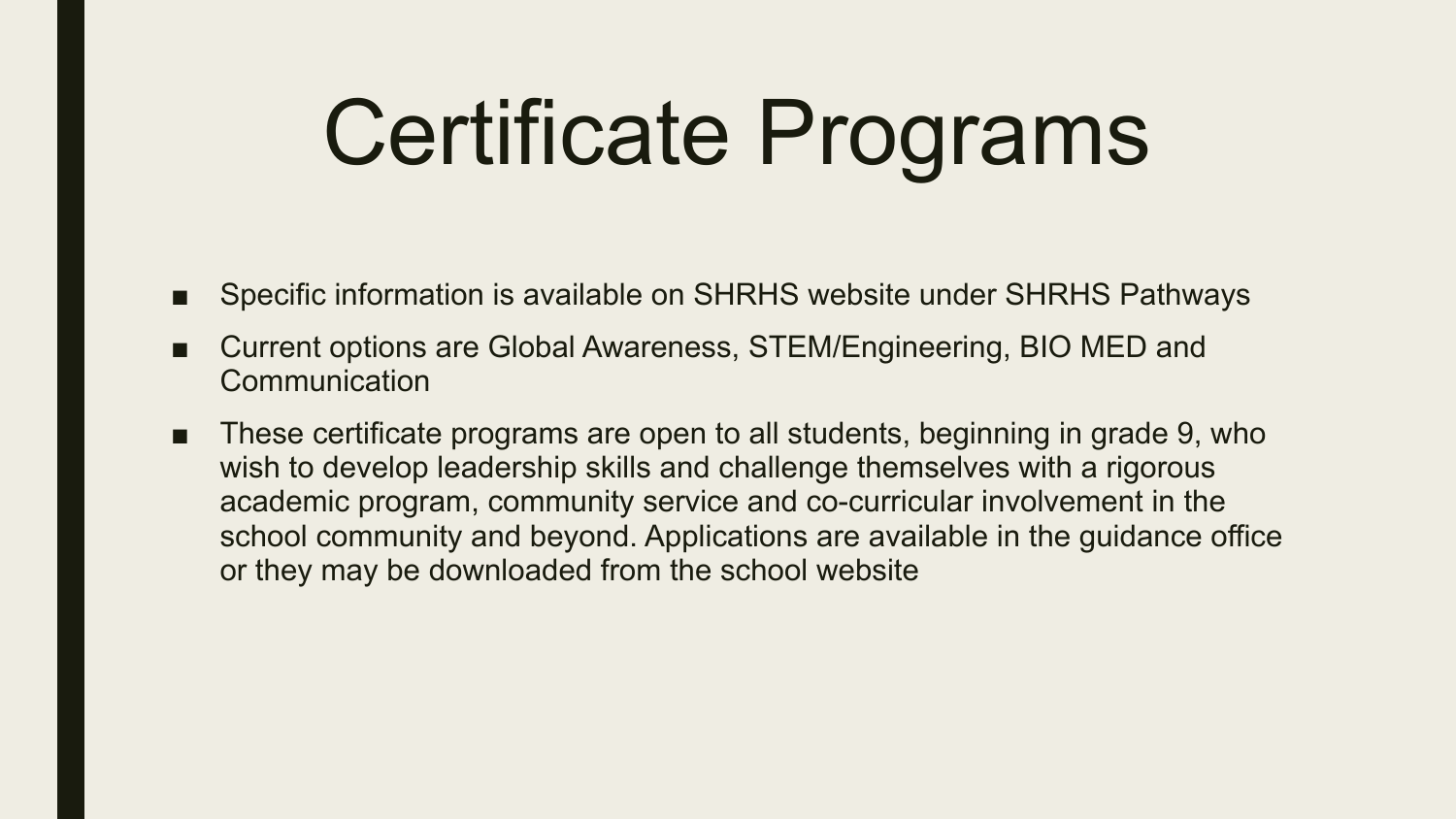### VHS Learning and Dual Enrollment

- VHS Learning Limited spaces available per semester and are on a first-come, first-serve basis. 250 course options that are taken on-line and are courses not offered at SHRHS. These courses are free to take
- Dual Enrollment The opportunity for a student to take college level course(s) while still in high school. Quinsigamond Community College has a program called ACE (Attend College Early). Students have taken courses at Becker, QVCC, Nichols, as well. Courses and credits count towards the remaining high school graduation requirements and initial college credits. Families/students must pay for these courses and provide their own transportation. You are still a SHRHS student. You can play sports at SHRHS and attend all school events.
- 3 credit college courses count as 1 SHRHS credit